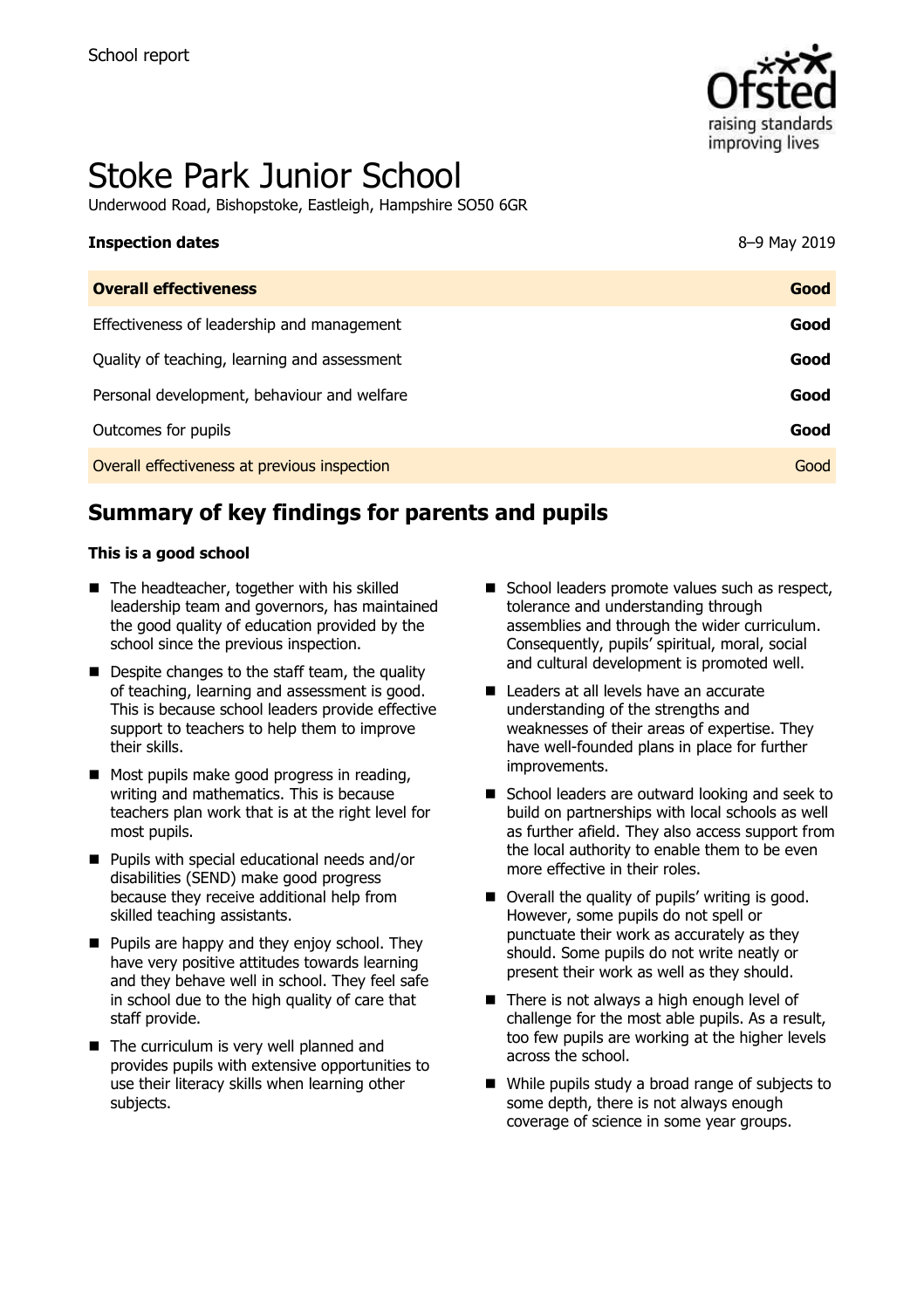

# **Full report**

### **What does the school need to do to improve further?**

- **Ensure that all pupils spell and punctuate their work accurately, their handwriting is** neat and that their work is consistently presented to a good standard.
- **Ensure that teachers provide a high enough level of challenge for the most able pupils** so that a higher proportion of pupils in all year groups reach the higher standard in reading, writing and mathematics.
- Make sure that pupils in all classes study the full science curriculum for their year group.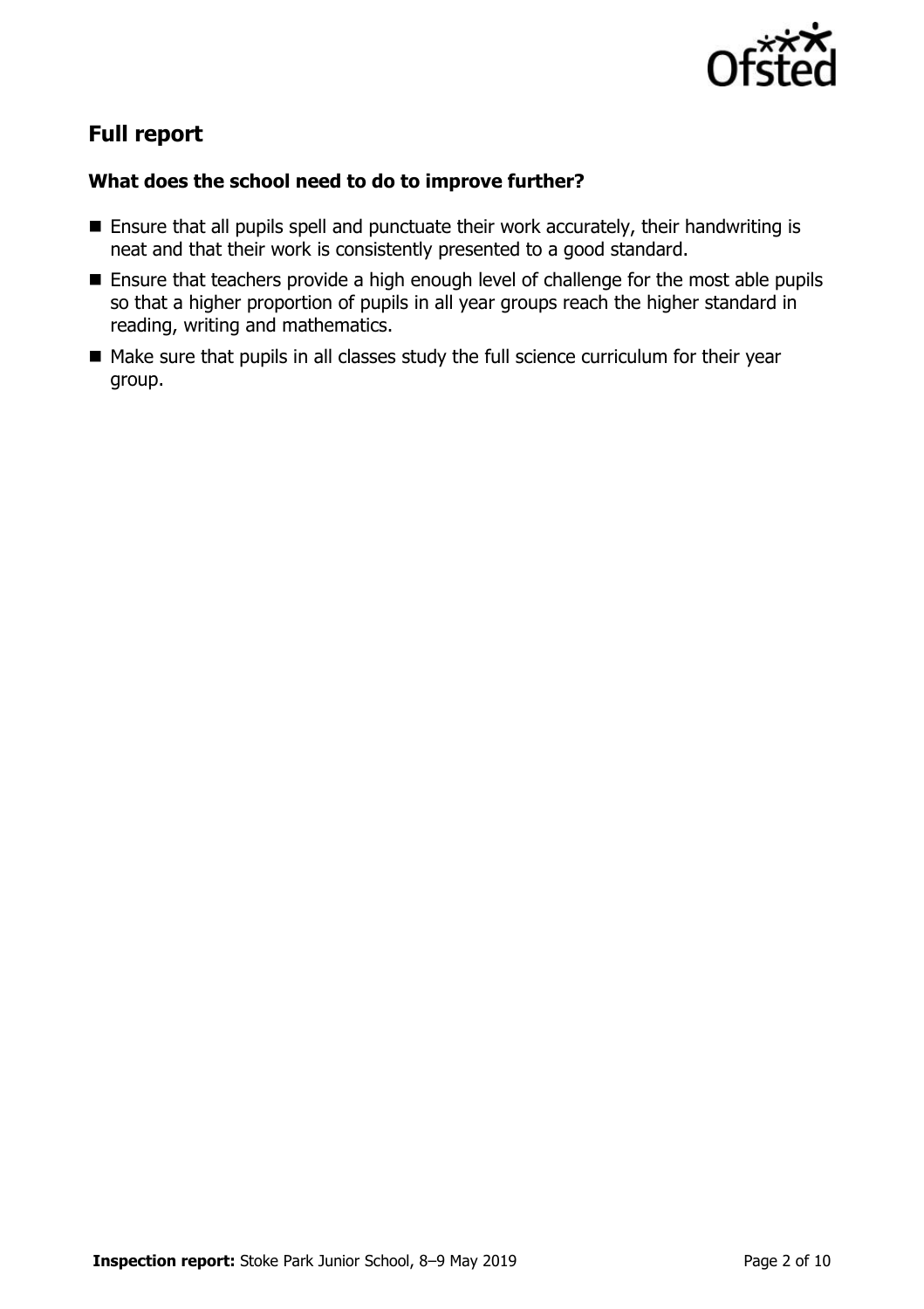

# **Inspection judgements**

#### **Effectiveness of leadership and management Good**

- School leaders have a very clear vision for the direction of the school. They have high expectations and have set aspiring targets for school improvement. Their aim of 'preparing all children fully for life in the wider world' underpins all aspects of their work. As a result, pupils have well-developed academic and personal skills.
- Senior leaders have established a climate of trust and respect among the staff. They have created long-term plans in consultation with all staff so that everyone understands the school's aims and the part they play in achieving those aims. As a result, there is a consistency in the way in which agreed policies and procedures are followed through.
- Staff work closely as a team and staff morale is high. Staff are proud to work in the school. In response to the staff survey, one member of staff wrote, 'Staff are always consulted on whole school issues and while there is a very clear leadership structure, all staff work as a team to share their views and opinions.'
- One of the strengths of leaders is that they know their school well. Their selfevaluation is honest and accurate. As a result, their plans for further development are tightly focused on what is most in need of improvement. Leaders' long-term plans are imaginative and ambitious. They show a clear link between what is to be taught, how it is to be taught and the learning behaviours that pupils will develop to enable them to become lifelong learners.
- Leaders at all levels monitor the work of teachers and provide constructive feedback so that teachers know what they have to do to become even better teachers. Leaders visit classrooms informally as well as formally. They encourage teachers to visit each other's classrooms to share and develop best practice. As a result, teaching is consistently good across the school.
- Staff are highly responsive to guidance that helps to improve their skills. Leaders for English and mathematics made good use of support from advisers from the local authority. They worked together to plan and implement actions to raise standards. These have already led to improvements in both subjects in most year groups.
- Leadership of inclusion is good. The leader has a good understanding of the needs of pupils with SEND. She helps teachers to identify the specific barriers to learning for these pupils. The leader makes sure that that these pupils receive the right support in class from skilled teaching assistants. Some pupils with SEND are provided with special interventions that help them to overcome their specific learning difficulties.
- $\blacksquare$  School leaders reviewed the way in which the pupil premium grant was spent. They have created a new plan to support disadvantaged pupils, building on the strong practice seen in the SEND provision. As a result, they have raised the profile of disadvantaged pupils within the whole school community. Consequently, disadvantaged pupils make good progress across the school.
- The curriculum is very well planned so that pupils have a broad range of activities which allow them to learn subjects in interesting ways. Pupils use rich texts and stories to help them to learn about life in the past. Subjects are often linked together under an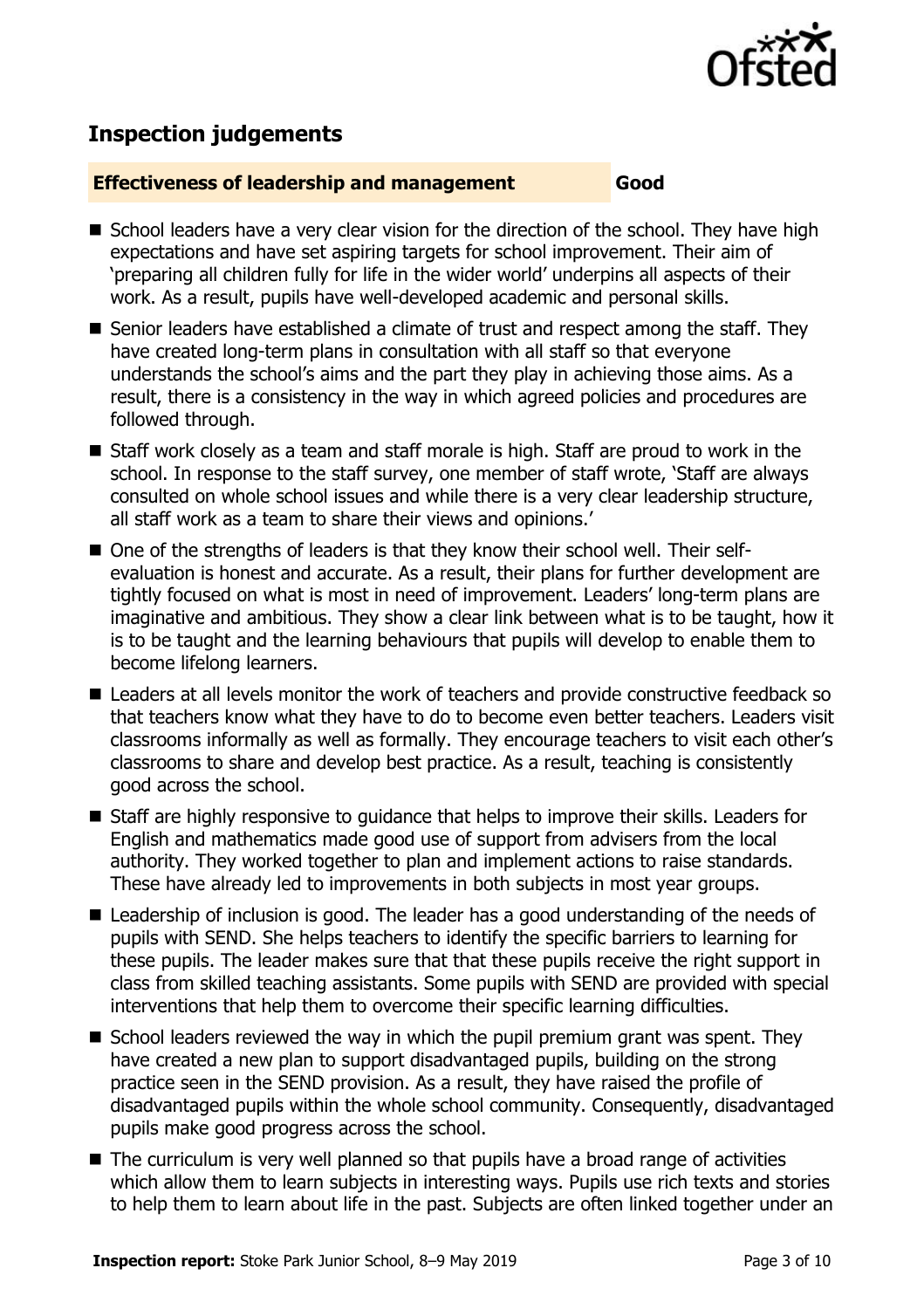

overall theme or topic and so pupils gain a wider view of the world. While there is evidence to show good curriculum coverage, some aspects of science are not covered in enough detail in some classes and this slows pupils' progress in this subject.

- **Pupils enjoy a wide variety of cultural experiences that enable them to reflect on their** own place in the world. This promotes their spiritual, moral, social and cultural development effectively. Pupils learn about different religious beliefs and values as well as how people from different parts of the world live. In this way they are learning what it means to be British and so are well prepared for life in modern Britain.
- The additional primary sport funding is used to good effect. Some of the funding has been used to employ specialist sports coaches to improve teachers' skills. Some is also set aside to purchase additional sporting equipment as well as to help to transport pupils to local competitions and events. School leaders are proud of the success pupils have in local sports competitions. The school has been awarded the School Games Mark gold award in recognition of its achievements.
- **Parents are highly positive about the leadership and management of the school. One** parent reflected the views of many through the comment: 'This school provides a nurturing, positive environment for my daughter to flourish.'

#### **Governance of the school**

- Governors know the school well. They visit informally as well as formally and check for themselves that what leaders tell them is accurate. Minutes from their meetings show that they are well organised and that they provide a high level of professional challenge to school leaders. They ask probing questions of leaders, indicating that they do not readily accept what they are told. For example, in response to disappointing results in 2018, governors asked for explanations as well as asking what was going to be done to raise standards in 2019.
- Governors work in close partnership with school leaders. They have a good understanding of what the school does well and where future improvements are needed. Governors check the school's progress against targets in the school development plan and so they know where provision and outcomes for pupils are strongest. They play a key role in setting the strategic direction of the school and ensure that all plans are fit for purpose.
- Governors carry out all of their statutory responsibilities diligently. They have ensured that funding for disadvantaged pupils is spent wisely and they ensure that the school's arrangements for safeguarding are effective. Governors manage finances well and ensure that spending decisions secure good value for money.

#### **Safeguarding**

■ The arrangements for safeguarding pupils are effective. School leaders and governors have created a culture in which the safety and well-being of all pupils comes first. Procedures for checking on the suitability of staff to work with children are robust and meet all requirements. Staff and governors have been well trained and know how to act should they have a concern that a child may be at risk of harm. The designated safeguarding leader works in close cooperation with external agencies to ensure that pupils and their families receive the right support in a timely way. All concerns are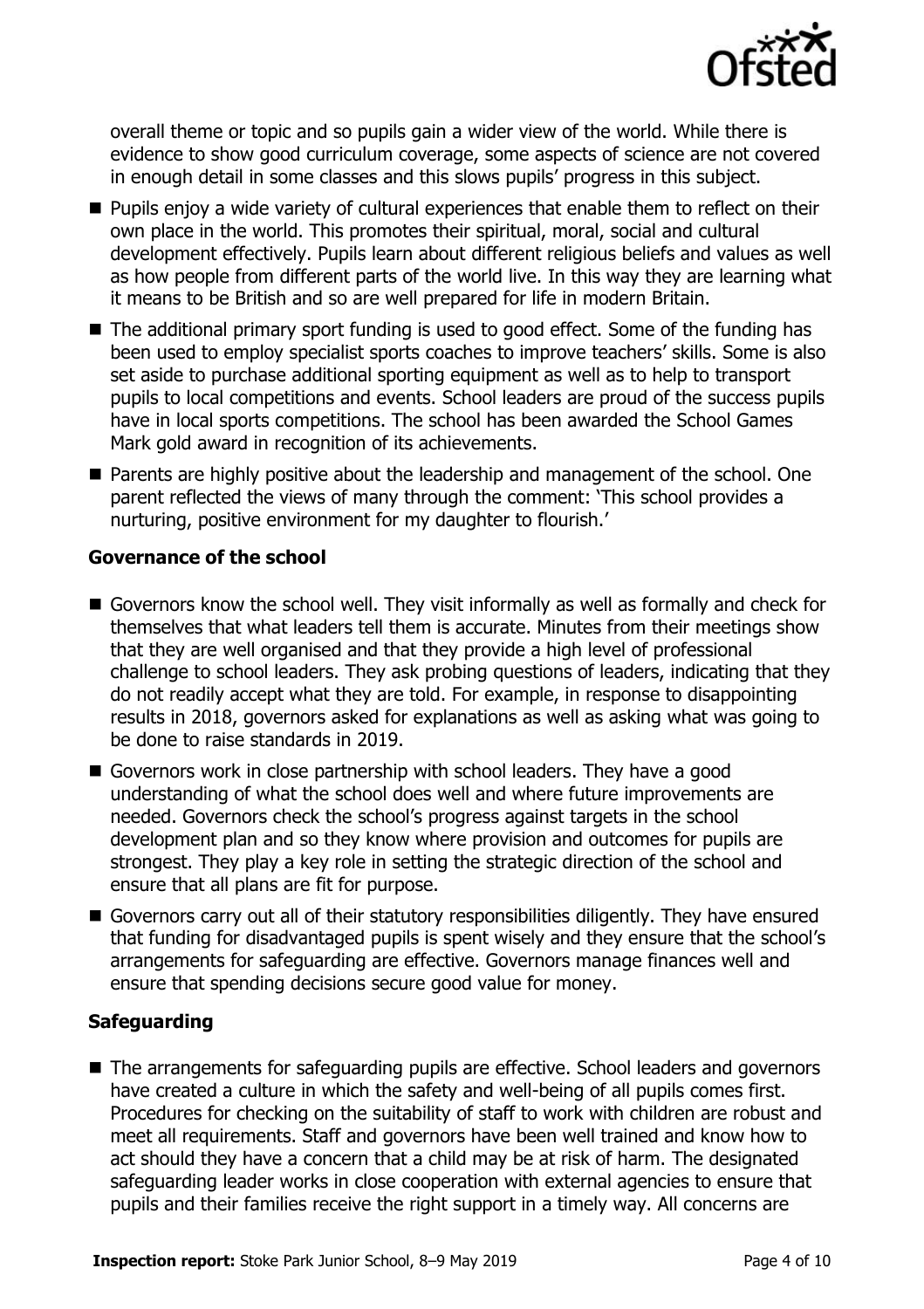

recorded clearly and records are held securely.

**Pupils feel safe in school and all parents who responded to the online survey, Parent** View, agreed that their children were safe in school. Pupils are taught to stay safe from dangers outside school through the curriculum and through school assemblies, some of which are led by outside speakers. Pupils have a good awareness of the need to stay safe when online and know that it is unwise to give out personal information when using the internet.

#### **Quality of teaching, learning and assessment Good**

- 
- The quality of teaching, learning and assessment is consistently good. There are good relationships between adults and pupils and this creates a highly positive climate for learning. Pupils behave well because they want to learn and because teachers go out of their way to make lessons interesting.
- $\blacksquare$  Teachers manage pupils well. They know their pupils well and plan work that is matched to the different abilities of pupils in their classes. They ensure that those pupils with SEND are provided with good support so that they can understand what they have to do.
- $\blacksquare$  Most teachers have high expectations and they expect pupils to work hard. In most lessons, pupils are provided with work that is interesting so the majority of pupils make good progress. However, work in pupils' books shows that work is not always hard enough for the most able pupils. This means that in some year groups too few pupils reach the higher standards.
- In most classes, teachers have good subject knowledge and use this to pose questions that challenge pupils and so deepen their understanding. Teachers know precisely what it is they want pupils to learn and so plan tasks that meet pupils' learning needs. One of the strengths of teaching is that teachers look for imaginative methods to capture pupils' interest. Pupils speak enthusiastically about learning and say that, 'teachers always try and make it fun so that we learn more.'
- Teaching of mathematics has been strengthened since the previous inspection. Work in most pupils' books shows that they have plenty of opportunities to apply their knowledge of number to solve problems and to reason and explain their answers. This is leading to an improvement in the outcomes in mathematics for pupils currently in school. However, while most pupils make good progress, there are times when the most able pupils are not provided with sufficient challenge. This slows progress for this group of pupils and prevents them from reaching the higher standard.
- **Pupils are provided with plenty of opportunities to use their literacy skills when learning** other subjects and this helps to strengthen their skills in both reading and writing. For example, when they learn about history, they often use a text set in that particular period of time. This helps them to gain a wider understanding of particular events in preparation for their own writing. Pupils are often asked to reflect on what they have read and this makes an effective contribution to their spiritual, moral, social and cultural development.
- There are good relationships between teachers and teaching assistants and so teaching assistants make a valuable contribution in classrooms. In some classes, there is a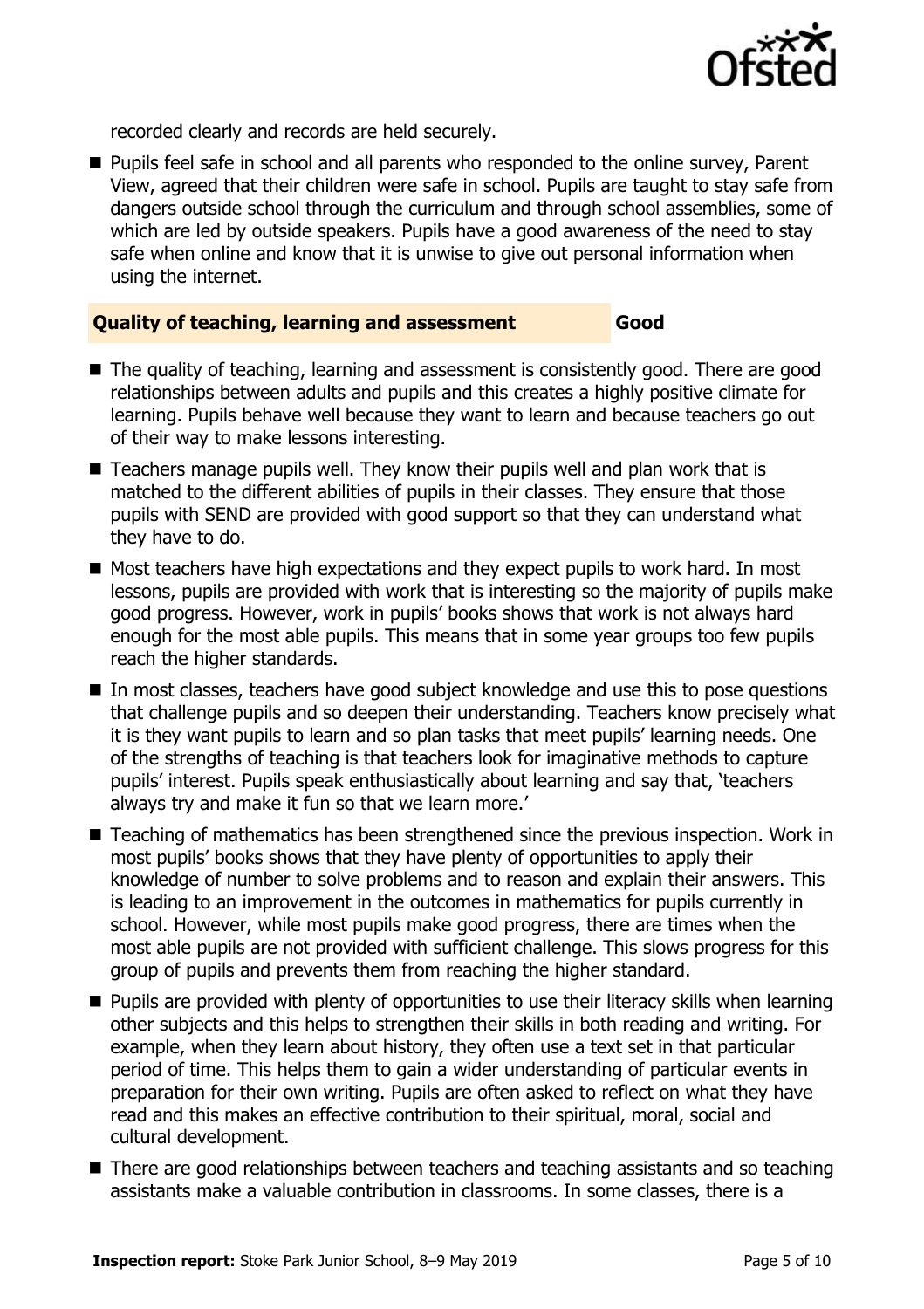

seamless transition as both teachers and teaching assistants check on pupils and so promote good-quality learning. Where teaching assistants are deployed to work with individual pupils, or groups of pupils, they are well informed. As a result, they provide good-quality support to pupils, particularly those who are disadvantaged or those with SEND.

 $\blacksquare$  The large majority of parents who responded to the online survey agreed that teaching is good. One parent wrote: 'The teachers are excellent and provide a variety of lessons and topics that are engaging for pupils.'

#### **Personal development, behaviour and welfare Good**

#### **Personal development and welfare**

- The school's work to promote pupils' personal development and welfare is good. Pupils feel safe in school because staff provide high-quality care and guidance for them. Staff know pupils and their families well and have a good understanding of their individual needs.
- $\blacksquare$  Pupils enjoy school and they say that there is very little they would like to change. They appreciate the wide range of activities that teachers provide for them and they have a good understanding of how to stay safe outside of school. They are very aware of the need to stay safe when using modern technology.
- **Pupils are taught to keep safe and give examples of this. There have been visits from** the Fire and Rescue Service, fire drills and rules for keeping safe online. They know that they can report any online content they are concerned about via the school website link. They feel safe as a result of this.
- In classrooms and around the school, pupils are polite, friendly and helpful to each other and to adults. The school promotes values including equality and diversity in which every pupil is valued. Pupils in turn show respect and understanding of those with beliefs and values that differ to their own. They say that all staff treat pupils equally and that discrimination on any grounds is not tolerated.
- **Pupils have very positive attitudes to school. They show determination and** perseverance when completing their work. They work hard in class, cooperating with each other and listening carefully to adults and to each other.
- $\blacksquare$  Pupils enjoy a range of jobs and responsibilities that contribute towards their understanding of being a responsible member of the community. They take great pride in their roles as prefects, school council members and playground buddies.
- Although pupils talk about their school with great pride, this high quality is not always reflected in their books. Work in some pupils' books is untidy and there are basic errors, which does not reflect a high degree of care.

#### **Behaviour**

The behaviour of pupils is good. In some classrooms, where teachers provide a high level of challenge, it is exemplary. Staff have high expectations for pupils' behaviour. They implement the school's behaviour policy consistently and so all pupils understand the guidelines. Pupils themselves said that most pupils behave well and that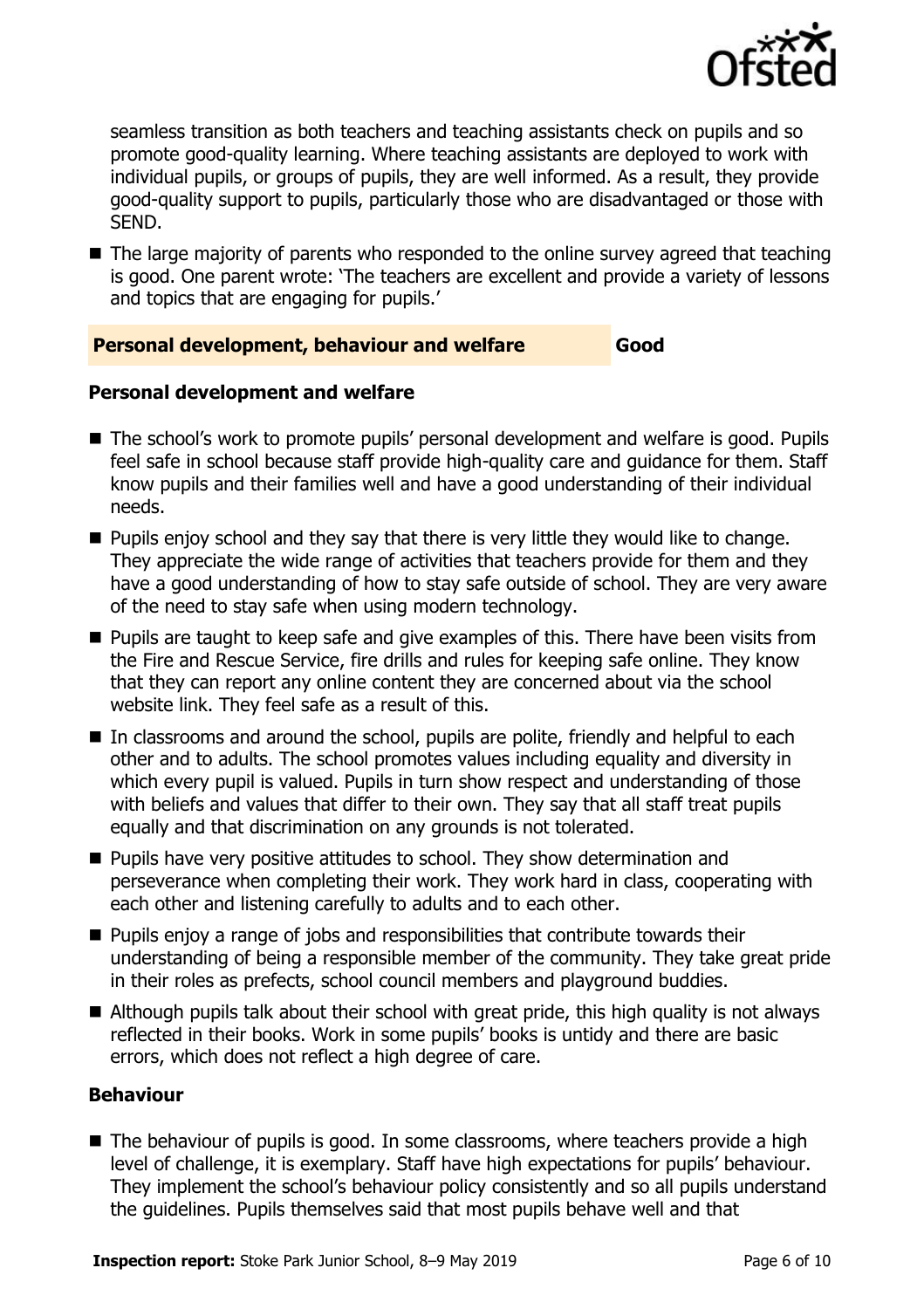

breaktimes are happy occasions.

- Pupils know about different forms of bullying but say that it is rare. They are confident that all adults will address any concerns or problems that very occasionally arise. School records show few reported incidents of poor behaviour.
- During the inspection, pupils behaved well in classrooms and in and around the school, including at lunchtimes. They get on well together and readily help each other in class. However, there are odd occasions when teaching does not engage pupils, they demonstrate minor 'off task' behaviour and chat among themselves.

# **Outcomes for pupils Good**

- School leaders and governors were disappointed in pupils' outcomes in writing and mathematics in the national tests in 2018. They took immediate action by reviewing the way in which both subjects are taught. They implemented actions to bring about improvements. As a result, most pupils currently in school make good progress and are on track to meet their targets. Pupils are very well prepared for their next steps of education.
- **Pupils with SEND are well supported in class by skilled teaching assistants. Through** their effective questioning, pupils understand what they are expected to do and so they make good progress. They sometimes work in small groups or individually and so they gain confidence and stamina to complete their work.
- Based on the good provision for pupils with SEND, leaders have raised the profile of disadvantaged pupils with teachers. Teachers are now more precise in their understanding of the needs of disadvantaged pupils and target resources and provision more effectively. As a result, the progress of disadvantaged pupils in almost all classes and subjects is similar to their classmates.
- Work in pupils' books shows that there are extensive opportunities for pupils to write in all subjects and so practise their writing skills routinely. One of the actions leaders took to improve writing was to introduce more inspiring texts. These sparked pupils' imaginations and gave them a purpose to write. There has been an improved focus on developing pupils' vocabulary so that they now have a wider range of words at their disposal.
- **Pupils write fluently and confidently with obvious enjoyment. They write with** imagination and flair. They take great delight in using sophisticated vocabulary to express their thoughts and ideas. However, there are times when they do not spell and punctuate their work as accurately as they should and this slows their progress. A few pupils do not write neatly or present their work as well as they should.
- By the end of Year 6 pupils enjoy reading and have very positive attitudes. The leader for reading worked closely with local authority advisers to introduce a more formalised approach to teaching reading comprehension. This has helped to build pupils' stamina for reading and has expanded their skills of inference and deduction. This has helped them to read and understand texts at a more difficult level.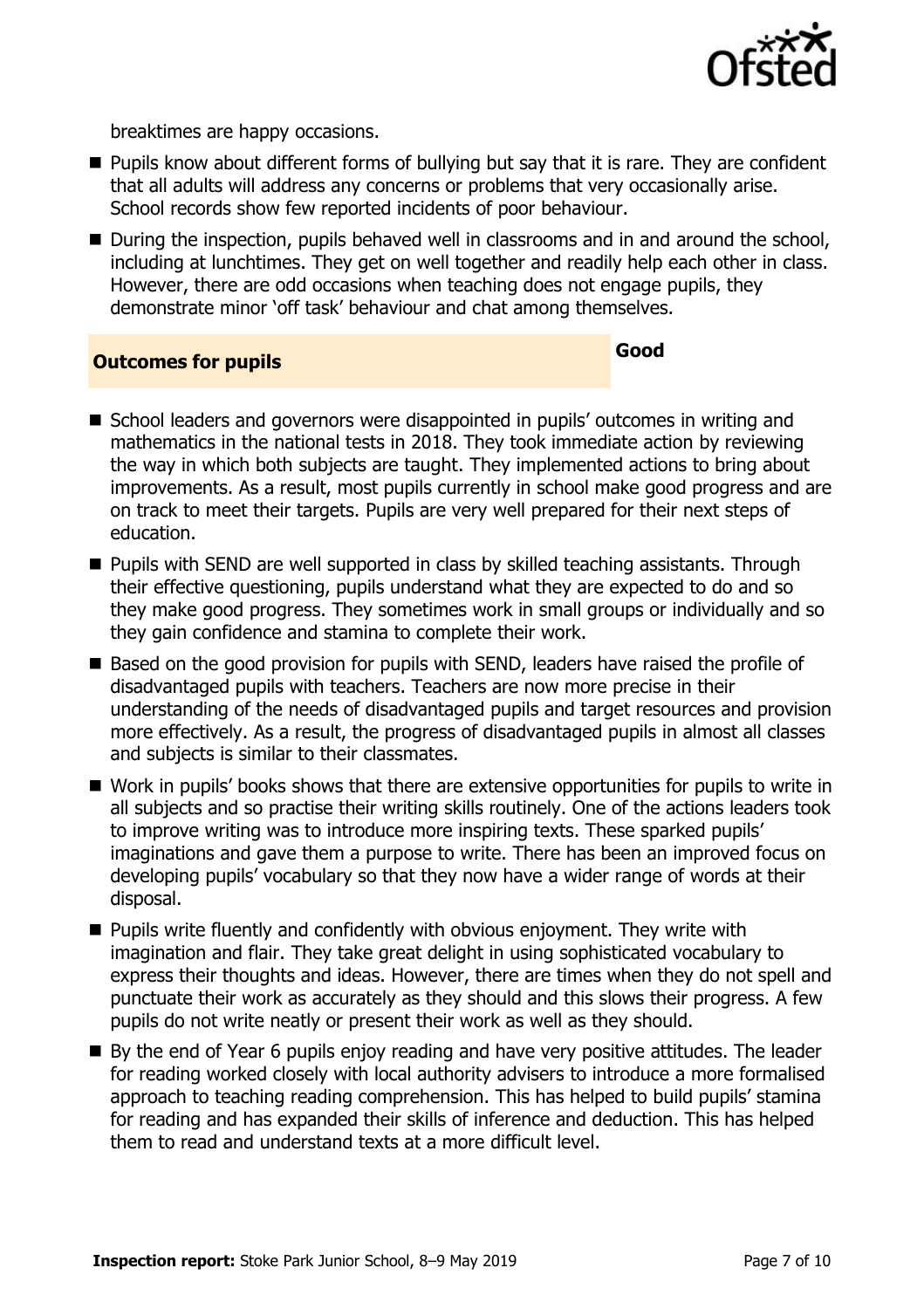

# **School details**

| Unique reference number | 115871    |
|-------------------------|-----------|
| Local authority         | Hampshire |
| Inspection number       | 10088029  |

This inspection of the school was carried out under section 5 of the Education Act 2005.

| Type of school                      | <b>Junior</b>                          |
|-------------------------------------|----------------------------------------|
| School category                     | Community                              |
| Age range of pupils                 | 7 to 11                                |
| <b>Gender of pupils</b>             | Mixed                                  |
| Number of pupils on the school roll | 353                                    |
| Appropriate authority               | The governing body                     |
| Chair                               | Steve Wood                             |
| <b>Headteacher</b>                  | Matt Johnson                           |
| Telephone number                    | 023 8061 2789                          |
| Website                             | www.stokeparkjunior.co.uk              |
| <b>Email address</b>                | adminoffice@stokepark-jun.hants.sch.uk |
| Date of previous inspection         | 23 April 2015                          |

#### **Information about this school**

- The school is larger than most junior schools. There are three forms of entry and pupils are taught in single age classes.
- There have been significant changes to the staff team since the previous inspection. A new deputy headteacher joined the school in January 2018.
- Most pupils are of White British heritage and few speak English as an additional language.
- The proportion of disadvantaged pupils is below the national average.
- The proportion of pupils with SEND or who have an education, health and care plan has risen incrementally over recent years and is now above the national average.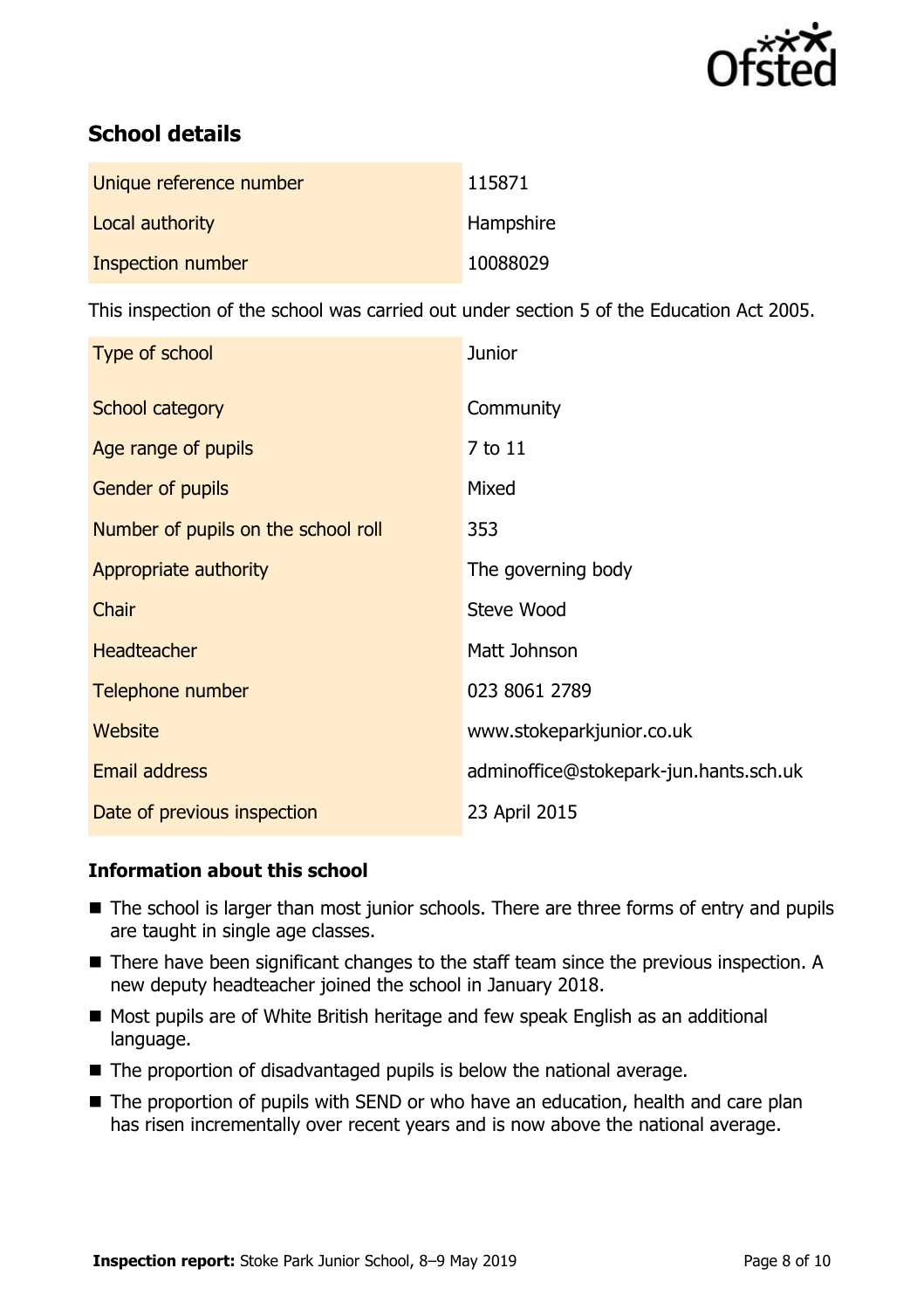

# **Information about this inspection**

- The inspection team observed teaching and learning in 20 lessons or part of lessons. All of these were carried out jointly with school leaders. Inspectors looked at work in pupils' books and they listened to pupils from Year 3 and Year 6 reading.
- $\blacksquare$  Inspectors spoke to pupils formally as well as informally to elicit their views about school. They observed pupils' behaviour in class and as they moved around the school. They attended one assembly.
- Inspectors met with school leaders, four governors, including the chair of governors, and a representative from the local authority.
- Among the documents scrutinised were school development plans, information regarding pupils' learning and progress and minutes from governors' meetings. Inspectors also took due regard of the documentation showing how the school keeps pupils safe.
- The views of parents were taken into account by analysing the 82 responses to the online survey, Parent View, and the large number of comments made by parents on free-text. The views of staff were taken into account by analysing 14 responses to the staff survey.

#### **Inspection team**

| Joy Considine, lead inspector | Ofsted Inspector |
|-------------------------------|------------------|
| <b>Becky Greenhalgh</b>       | Ofsted Inspector |
| <b>Christine Bulmer</b>       | Ofsted Inspector |